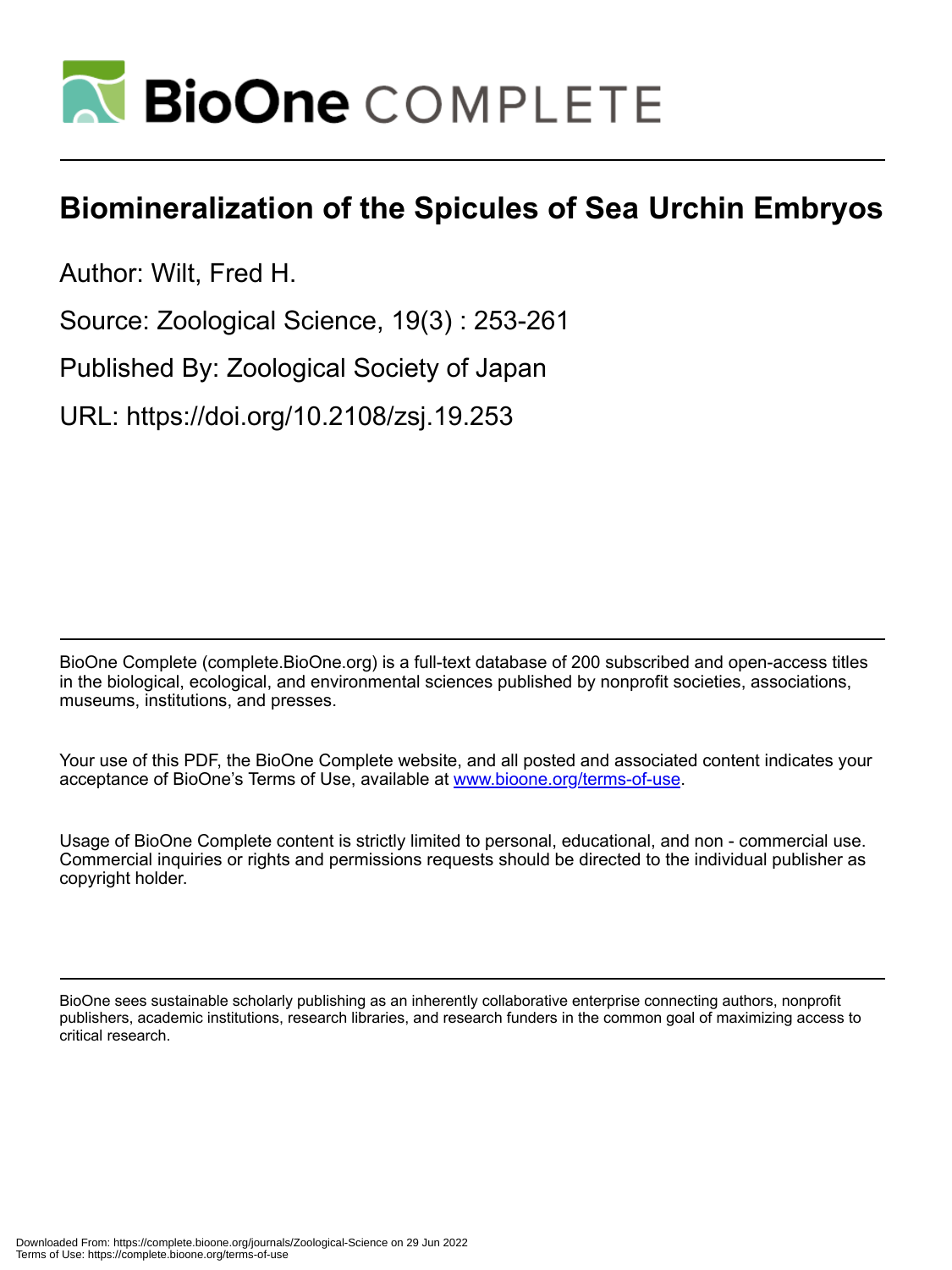### **[REVIEW]**

## **Biomineralization of the Spicules of Sea Urchin Embryos**

Fred H. Wilt\*

*Dept. of Molecular Cell Biology 142 LSA Bldg. University of California, Berkeley 94720-3200, U.S.A.*

**ABSTRACT**—The formation of calcareous skeletal elements by various echinoderms, especially sea urchins, offers a splendid opportunity to learn more about some processes involved in the formation of biominerals. The spicules of larvae of euechinoids have been the focus of considerable work, including their developmental origins. The spicules are composed of a single optical crystal of high magnesium calcite and variable amounts of amorphous calcium carbonate. Occluded within the spicule is a proteinaceous matrix, most of which is soluble; this matrix constitutes about 0.1% of the mass. The spicules are also enclosed by an extracellular matrix and are almost completely surrounded by cytoplasmic cords. The spicules are deposited by primary mesenchyme cells (PMCs), which accumulate calcium and secrete calcium carbonate. A number of proteins specific, or highly enriched, in PMCs, have been cloned and studied. Recent work supports the hypothesis that proteins found in the extracellular matrix of the spicule are important for biomineralization.

**Key words:** spicules, sea urchin skeleton, biomineralization

#### **INTRODUCTION**

Animals of the echinoderm phylum possess elaborate calcareous endoskeletons. The formation of skeletal elements during development of echinoid larvae and the subsequent construction of the definitive adult endoskeleton during metamorphosis are examples of complex organogenesis. The morphogenesis and differentiation of the skeleton in the sea urchin embryo has received considerable attention from embryologists during the past 120 years, but the central defining process of endoskeleton formation —the actual deposition of the mineralized skeleton— is still not well understood. That should not be surprising. The cellular and molecular processes that govern biomineralization in any instance have remained obscure. On the other hand, there is a considerable amount known about the composition and structure of many biomineralized structures.

There are many different biominerals, and there are many different strategies involved in their formation. The extensive world of biomineralization is discussed in two excellent books, one by Lowenstam and Weiner (1989), the other by Simkiss and Wilbur (1989). Biomineralization in euechinoids takes place in very close association with the mesenchymal cells that form the spicules, spines, tests, and

\* Correponding author: Tel. +1-510-642-2807.

other mineralized elements.

The developing sea urchin embryo is well suited to study cellularly regulated biomineralization. The embryology of spicule formation, including the cellular lineages, details of morphogenesis, cellular interactions, and characterization of marker genes and proteins, has been well studied. An important advance was made by Okazaki (1975) when she devised a simple method for culturing micromeres, in vitro; the micromeres recapitulate almost perfectly their development in the intact embryo, including robust spicule formation. One may consult reviews by Ettensohn *et al* (1997), Klein and Brandhorst (2001) and Angerer and Angerer (2002) for the status of current studies on the determination, differentiation, and morphogenesis of the cells forming the skeleton. Reviews by Lennarz and Decker (1987) and Benson and Wilt (1992) summarized information about spicule formation proper, as does a recent review by the author (Wilt, 1999).

I shall concentrate here on recent studies focused on the actual formation of the spicule and related structures with an emphasis on the secretion of the mineral and matrix proteins. The latter may be located occluded within the mineral, or surrounding the spicule in a specialized extracellular envelope.

E-mail: wilt@socrates.berkeley.edu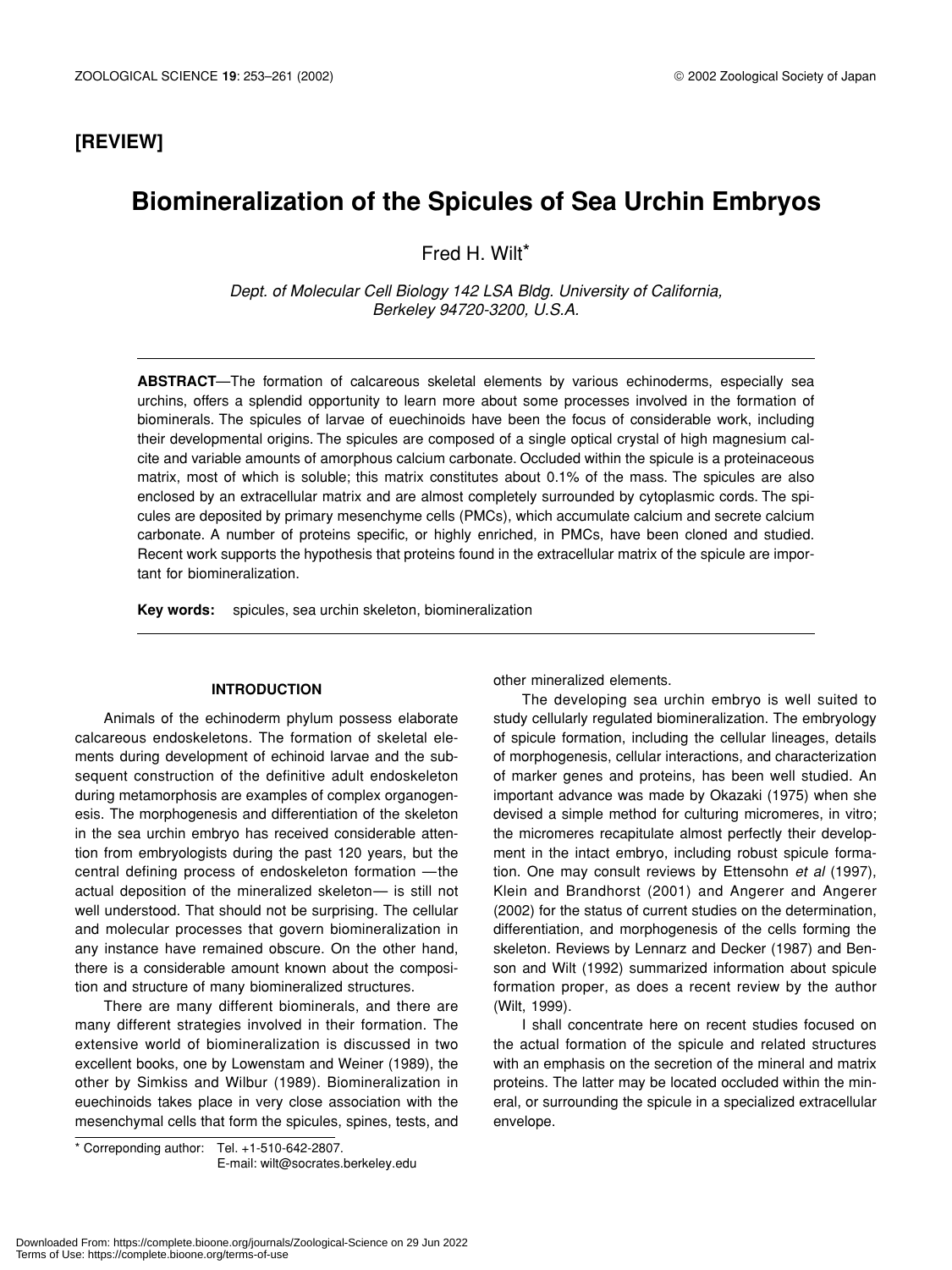#### **Composition and Morphology of the larval spicule**

Let us start with the end result, the actual larval spicule. The mineral phase is the calcite form of  $CaCO<sub>3</sub>$ , containing about  $5\%$  Mg  $CO<sub>3</sub>$ , termed magnesian calcite. The calcite contains an occluded organic matrix of glycoproteins that constitutes approximately 0.1% of the mass. This small amount of protein changes the texture, flexibility, hardness and fracture characteristics so that the mineral behaves when fractured more like a hard glass-like material than a crystal. The composite is crystalline, however, showing well defined x-ray diffraction patterns characteristic of calcite. The highly birefringent spicule is composed of microdomains of calcite whose crystallographic axes are all aligned, albeit imperfectly, in the same direction. Studies of mineral structure of the spicule were reviewed recently (Wilt, 1999) The spicule is not perfectly isotropic; when the broken ends of spicules are examined by scanning electron microscopy, a clear pattern of cylindrical laminae can be discerned. A scanning electron micrograph of the surface of a "clean", broken spicule from the pluteus larva is shown in Fig. 1.

An important recent discovery was made by Beniash (Beniash *et al*., 1997) and his collaborators at the Weizmann Institute. The crystalline spicule contains substantial amounts of amorphous calcium carbonate (ACC). ACC is not stable and when prepared in the laboratory will quickly crystallize, usually forming calcite. Specialized additives that inhibit crystal nucleation can stabilize ACC to some extent. Even though it might seem unlikely, relatively stable ACC is found in naturally occurring skeletal elements. In addition to previously documented examples (see Lowenstam and



**Fig. 1.** The surface of a broken spicule was examined by scanning electron microscopy. The calcite has been partially etched during preparation for microscopy. The remaining calcite seems to be arranged in concentric "rings". The center of the spicule shows extensive dissolution of mineral, a common observation seen by others. This micrograph was obtained by Jong Seto of our laboratory. Scale bar= 500 nm.

Weiner,1989), recent work on skeletal spicules of some sponges and ascidians has revealed stable ACC (Aizenberg *et al*, 1996). In some cases the stable ACC is found in the same element conjoined with calcite. Beniash *et al* (1997) used several methods to demonstrate that freshly isolated triradiate spicules from post-gastrula stage embryos of the sea urchin *P. lividus* contained about 2/3 ACC and about 1/3 calcite. Spicules prepared from progressively older larvae contained a progressively lower proportion of ACC. The scenario described by Beniash *et al*. (1997) is that considerable ACC is present in the young, growing spicule, but that as the spicule matures the previously deposited ACC undergoes a regulated transformation to calcite. This finding has implications for the mechanisms by which biomineralized spicules are formed.

The spicules of sea urchin larvae are covered with a cytoplasmic sheath. An electron micrograph (Fig. 2) of the space inhabited by the spicule shows an almost, but not quite, continuous cytoplasmic process surrounding the space. Early work by Okazaki (1960)using light microscopy demonstrated a distinct membrane enclosed space surrounding the tip of the growing spicule. More recently Beniash *et al*. (1999) used freeze fracture methods to examine the interface between spicule and cell membrane of the investing cytoplasmic sheath. The results support the notion that the space between spicule and cell membrane cannot exceed a few nanometers. The data does not illuminate whether there is a thin extracellular matrix between mineral and cell membrane. The freeze fracture results apply only to regions along the shaft of the spicule intersected by the fracture, and not to the growing tip. Whether or not there is a distinct "space" at the tip of the developing spicule, light and electron microscopy both attest to the close and almost con-



**Fig. 2.** An in vitro culture of PMCs containing spicules was fixed with glutaraldehyde in sea water at pH 6, stained with osmium, sectioned and examined by transmission electron microscopy. The section shows a single PMC with a portion of the cytoplasmic cord that contained two mineralized spicules. The spicules have dissolved during preparation for microscopy, and the space that formerly enclosed the spicule is surrounded by cell membrane. Note the abundant membrane systems and inclusions present in the PMC itself.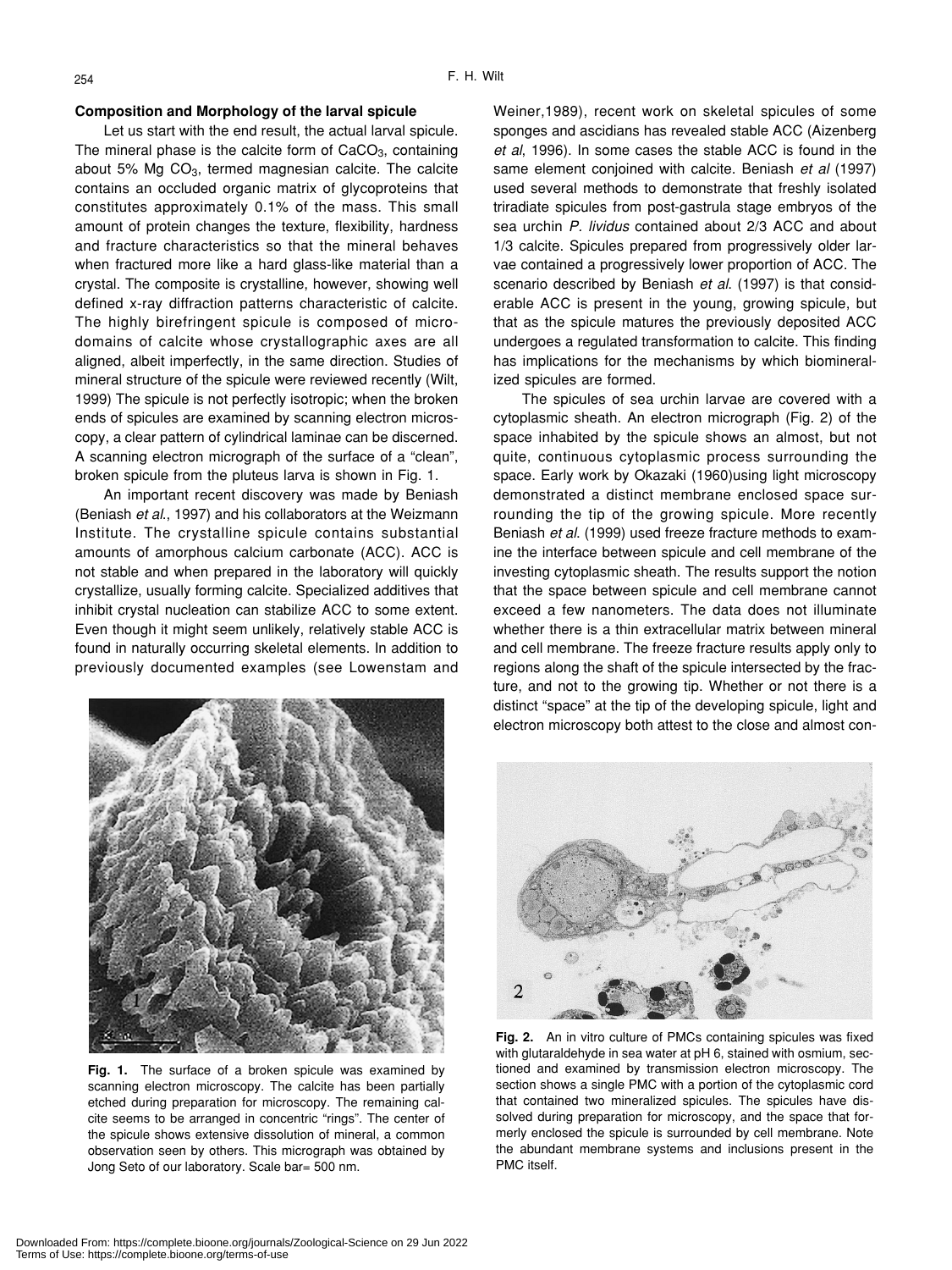tinuous envelopment of the mineralized spicule by the cell membrane of the fused PMCs. Gibbins *et al*. (1969) proposed that the spicule resides in an intracellular vacuole; hence, spicules were thought to be intracellular. However, Decker *et al*. (1987) demonstrated that the spicule present in cultured living cells, in vitro, can be dissolved by exposure to slightly acidic pH or by chelating agents. Furthermore, Decker *et al* (1987), and Ingersoll and Wilt (1997) showed occasional but clear interruptions in the membrane surrounding the spicule. Decker *et al*. (1987) also showed that living PMCs exposed to cell impermeant gold particles attached to conA displayed the gold particles localized on the spicule. It is likely, therefore, that the spicule is deposited vectorially in an extracellular space and that the mineral is enrobed with an extracellular matrix and the cytoplasmic cord of the fused PMCs. Fig. 3 shows this diagrammatically.

The issue of whether there is a distinct extracellular matrix between the cell membrane and the mineral is important for understanding how the spicule is formed. Two spicule matrix proteins (SM50 and PM27), which we will discuss later in more detail, are abundant on the surface of the spicule adjacent to the cell membrane (Harkey *et al*., 1995; Urry *et al*., 2000; Kitajima and Urakami, 2000). Decker *et al*., (1987) clearly demonstrated material staining with ruthenium red surrounding the mineralized spicule. I consider the presence of an extracellular matrix between the cell membrane and mineral very probable; rigorous proof of this will require purification and characterization of such a putative extracellular matrix. For sake of convenience in the rest of this review I shall refer to this matrix as an "envelope".

The mineral of the spicule contains occluded proteins (Benson *et al*, 1987). SM50, and PM 27, in addtion to their presence in the envelope, are also part of the group of proteins that become soluble when spicules cleaned with



**Fig. 3.** A diagram of the hypothetical arrangement of membranes and mineral in the spicule, shown in cross section. The cord of syncytial cytoplasm connecting primary mesenchyme cell bodies surrounds a thin extracellular envelope, which in turn surrounds the mineralized spicule in which are occluded various matrix proteins. The spaces between cell membrane, envelope and spicule have been enlarged for diagrammatic clarity.

NaOCl are demineralized (Killian and Wilt, 1996; Kitajima and Urakami, 2000). When spicules are etched with dilute acid, pits in the mineral react with antibodies against SM50 and PM 27, as well as a third protein called SM30. (Urry *et al*., 2000). Killian and Wilt (1996) characterized the soluble proteins released from clean, demineralized spicules by 2D gel analysis, and found approximately 45 different proteins. Most of these proteins are acidic and glycosylated; however, SM50 is an exception to this generalization. Table I lists the soluble spicule matrix proteins that have been characterized to some extent. Zhu *et al*. (2001) have recently cloned two other putative spicule matrix proteins from a PMC specific EST library, but they have not been characterized yet. One is SM 50-like, and another is a C-type lectin.

When the spicule is demineralized with chelating agents or dilute acids in the presence of fixatives, a fibrous organic structure with the overall shape of a spicule can be visualized (Benson *et al*, 1983; Okazaki, 1960). When partially demineralized spicules were sectioned, stained and examined by electron microscopy, concentric sleeves of this same meshwork were observed (Benson *et al*. 1983). Recent work using synchrotron radiation (Berman *et al*. 1990) showed that the "single" crystal of the spicule is a collection of small crystallites which are well, but not perfectly, aligned. Beniash *et al*. (1999) concluded that ACC and calcite were interspersed with one another in the developing spicule. Further details on the nature of the distribution and interaction between mineral and matrix in the intact spicule have remained elusive. (See Wilt, 1999)

The characterized proteins of the spicule are also found in mineralized tissues of the adult, as is indicated in Table I. The localization in adult tissues has been demonstrated by identification of the cognate mRNAs, and immunostaining both at the light (Richardson *et al*., 1989) and electron microscope (Ameye *et al*., 1999) level. It is interesting that Kitajima (Kitajima *et al*., 1996) was not able to identify SM 30 protein in the test of adult *H. pulcherimus*, but SM50 is present in spines of this species. Kitajima noted that calcite in the test is organized parallel to the "a" crystallographic axis, while calcite of spines and spicules are organized along the "c" axis, and he proposed that SM30 might have a function in directing axial growth along the "c" direction. There has been some work on the proteins found in teeth and of adults (Weiner, 1985; Veis *et al*., 1986), but no individual tooth proteins have been characterized yet.

There is little data about whether any of the proteins occluded in spicules of euechinoids are found in mineralized structures of other invertebrates. Lambert (1966) reported that spicules found in the ascidian, *Hermania momus*, stained with antibody against SM50. We have learned using Western blot analysis that proteins isolated from tunic spicules of the ascidian *Pyura pachydermatina* have a protein of 45 kD that reacts with an antibody against SM50 (Seto and Wilt, unpublished).

In sum, the sea urchin larval spicule, a seemingly simple tissue when compared to vertebrate skeletal elements,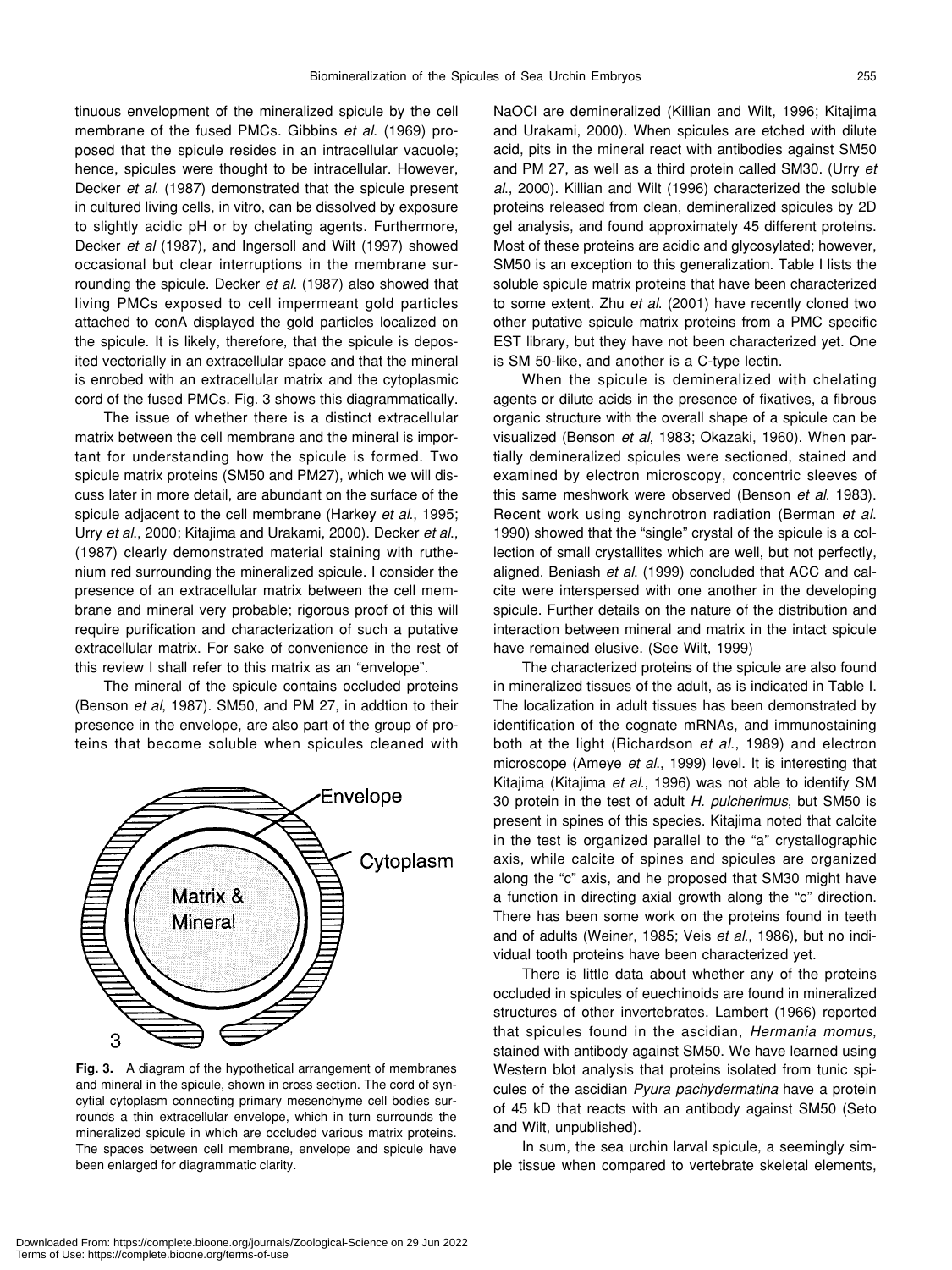is really an extraordinarily elaborate composite. It is composed of a high magnesium calcite with an ACC component, which is gradually crystallizing, and an occluded constellation of proteins of unknown function. The spicule is probably enrobed with a specialized extracellular matrix as well as a closely applied cable of cytoplasm extending between the PMC cell bodies.

#### **The Cells that Make the Spicule: PMCs**

The cells responsible for forming the spicule are primary mesenchyme cells (PMC). The founder population of cells that form the PMCs arise at the vegetal pole of the embryo at the  $5<sup>th</sup>$  cell division. The 4 large micromeres divide three more times, and the 32 descendants ingress from the epithelial wall of the blastula to become a mesenchymal cell population migrating within the blastocoel. A review of the mechanisms of this complex morphogenesis may be found in Ettensohn *et al*. (1997) A number of characteristic and specific marker proteins are synthesized by PMCs. First among these is a glycolipid anchored cell surface protein, msp 130. (Anstrom *et al*., 1987; Farach-Carson, 1989). These workers prooposed that msp 130 might function in Ca transport. Antibodies against this protein inhibit spicule elongation (Farach-Carson, 1989). SM50, SM37, PM 27 and SM30 are PMC specific; SM50, SM37 and PM27 accumulate in PMCs many hours before spicule formation (Killian and Wilt, 1989; Lee *et al*., 1999, Harkey *et al*., 1995; Urry *et al*, 2000). A number of PMC specific antigens, mostly uncharacterized, have served as useful markers for this population of cells (see Ettensohn *et al*, 1997). A number of genes encoding transcription factors are also expressed primarily or exclusively in PMCs (see Brandhorst and Klein, 2001; Angerer and Angerer, 2002). A cDNA library of genes expressed by PMCs has been constructed and the profile of genes analyzed. A number of PMC specific (or enriched) extracellular matrix proteins, cell surface proteins, putative spicule matrix proteins and transcription factors were identified (Zhu *et al*., 2001).

 For our present purposes there are two salient aspects of PMC behavior that deserve mention. First, PMCs of euechinoid species fuse with one another during gastrulation, establishing a syncytial population of cell bodies connected by slender cytoplasmic cables. The formation of spicules takes place in in the cytoplasmic cords of this syncytial array. It is not known whether syncytium formation is a precondition for spicule formation. In unpublished work from the authors' laboratory, we have occasionally observed single PMC cells in culture that contain very small spicules. This is exceedingly rare, however. When cell densities of cultured micromeres are sufficient to allow syncytium formation, spicule formation becomes robust, though there are no published studies giving quantitative data on the incidence and vigor of spicule formation as a function of cell density and/ or synctium formation. It is possible that higher cell densities allow the simple culture medium to become "conditioned", or that syncytium formation, per se, is salutary for biomineralization.

Second, PMCs are a cell population dedicated to skeleton formation. PMCs have been transplanted to heterotopic location in the embryo by many investigators over the years, and they never form any tissue but skeleton. In contrast, almost all other cells in the cleavage stage embryo, except small micromeres, have the capacity, given the appropriate stimuli, to form mesenchyme that produces spicules. Animal hemisphere mesomeres and vegetal hemisphere macromeres can both give rise to spicule forming cells (Horstadius, 1973 ; Khaner and Wilt, 1990). Ettensohn and his coworkers have shown clearly that the PMCs themselves produce factor(s) that prevent secondary mesenchyme from following a skeletogenic pathway (Ettensohn *et al*, 1997).

It is known that factor(s), which are probably released from cells of the blastocoel wall, are crucial for active biomineralization. The chemical identification of the factor(s) has been difficult, and though they can be isolated from blastocoel fluid, their precise nature is still unknown. (Kiyomoto and Tsukuhara, 1991). Micromeres from some species will form spicules, in vitro, if a low concentration of horse serum is added to the sea water culture medium. The window of competence for PMCs to respond to horse serum, in vitro, is rather long. Page and Benson (1992) studied this issue by adding or withdrawing horse serum at various times from the medium of Okazaki type cultures. They found that the factor(s) present in horse serum needed to be present for at least 5–10 hr any time between the beginning of PMC migration and the end of gastrulation, a period of about 15 hr in *S. purpuratus*, the species used for their study. Spicule formation itself usually starts about 6–8 hr after ingression of mesenchyme (at 15 C); Page and Benson's work shows that even if horse serum is added many hours after the usual time for beginning of spicule formation, the horse serum effectively induces spicule formation. However, by the time control embryos have reached the prism stage PMCs are no longer able to respond to serum. Similar results were found by Kiyomoto and Tsukuhara (1991).The factor(s) involved must not be strictly species specific. Von Ubisch (1939) carried out many transplantation studies forming intergeneric chimeras; PMCs from one genus could construct skeletal elements in another genus. More recent work by Armstrong and McClay (1994) using different species reached the same conclusion.

The embryo constructs its skeleton by elongation of the tips of a nascent spicule within the syncytial array of PMCs established during gastrulation. Throughout larval life, however, congregations of cells at the tips of the spicules participate in biomineralization. These aggregates of mesenchyme cells located at the elongating tip of the spicule are sometimes called "plugs", and their involvement in skeleton formation has been described by many workers, notably Wolpert and Gustafson (1961). The cells in these "plugs" show high level of expression of SM50 and SM30 (Urry, personal communication), and Ettensohn and Malinda (1993) have shown that the ectoderm adjacent to these plugs is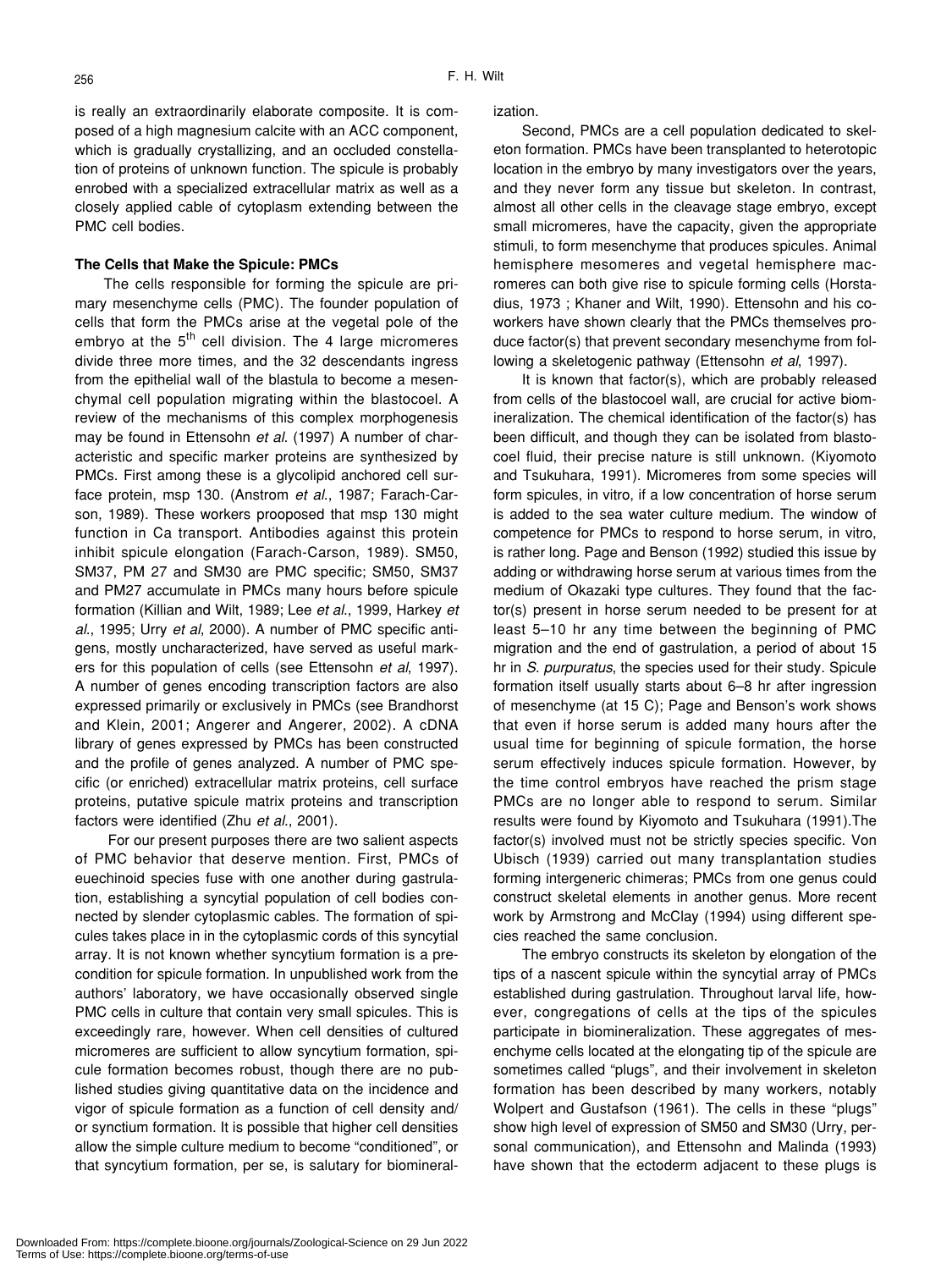probably secreting factors that stimulate skeleton deposition. The development of mineralized tissues of the postmetamorphic sea urchin have been described by several workers (cf. Gordon, 1928; Kryuchkova, 1979). However, the origins of the cells in the juvenile that are engaged in these many instances of biomineralization are not known. Such cells could conceivably arise from embryonic PMCs, "plug" cells, or originate from cells of the coelom. Formation of mineralized structures in the echinus rudiment (the forming juvenile in its premetamorphic state) is associated morphologically with cells found at the ends of larval spicules (Urry, personal communication).

 Finally, the secretory nature of the PMCs should be noted. PMCs are really extraordinary factories engaged in secretion. Not only do they deposit spicules, but other extracellular components as well. Wessel *et al*. (1991) have shown that PMCs secrete copious amounts of collagen and proteoglycan into the medium, and onto the culture dish, of micromere cultures. The electron micrograph shown in Fig. 2 shows a prominent Golgi apparatus and elaborate endomembrane system, both characteristic of cells engaged in high levels of secretion.

#### **Calcium metabolism of PMCs**

The source of the calcium (and presumably magnesium) of the mineralized spicule is sea water, as was shown in the early studies of Nakano and Okazaki using <sup>45</sup>Ca (Nakano *et al*, 1963). A variety of studies using inhibitors of Ca transport implicate the PMCs in the deposition of ACC and calcite. In other words, it is unlikely that Ca from the sea water precipitates directly in the "privileged space" in which the spicule elongates, but rather, the Ca must pass through the PMC. Massive amounts of Ca must be imported into the PMC, and massive amounts must somehow be exported during actual spicule deposition. Decker and Lennarz (1988b)showed, using  $45$ Ca, that spicule elongation is not intercalary, but occurs by addition of newly precipitated Ca at the tip of the spicule. Their data did not exclude some addition of Ca along the surface of the shaft, and indeed, there is some increase in girth of the spicule, as well as along its length, during its development. (Ettensohn and Malinda, 1993). Guss and Ettensohn (1997) used the fluorescein derivative, calcein, to follow spicule growth in the embryo. This dye binds to Ca and becomes intensely fluorescent when incorporated into precipitates of calcium. When PMCs were exposed to calcein, dye preferentially localized at growing tips, and lesser amounts were present in the spicule shaft as girth increased. Thus, the spicule is much like a plant: terminal growth at a meristematic tip and cambial growth along the stalk of the plant provide increase in length and girth.

Hwang and Lennarz (1993) used calcium channel blockers to inhibit calcium uptake and spicule elongation. Earlier work by Matsunaga *et al*. (1986) implicated Ca channel activity by use of a large number of different Ca channel antagonists and inhibitors (older literature reviewed by Benson and Wilt,1992). Unpublished work from our laboratory has used exposure of cultured PMCs to pulses of calcein to follow the path of Ca deposition. After 30 min of exposure to calcein punctate fluorescence is seen in PMCs, and during a subsequent "chase" the calcein becomes primarily localized to growing spicule tips. Beniash *et al*. (1999) prepared quickly frozen (subsequently dehydrated) PMCs attached to spicules; they observed electron dense granules of ACC within the PMCs. I favor the hypothesis that Ca is imported by relatively low affinity, high capacity Ca transporters, since sea water contains millimolar levels of calcium. The calcium would subsequently be precipitated intracellularly in vesicles as ACC in association with protein(s) that encourage ACC stability. Exocytosis of ACC composites into the "privileged space" enclosed by the envelope could then occur, and the ACC could gradually transform to calcite as the spicule develops. We still need a clear indication of exactly what Ca transporter(s) is involved in Ca import, and what are the mechanisms of precipitation and intracellular stabilization of the ACC, the pathway of exocytosis, and mechanism of the incorporation of secreted ACC/ protein mixtures into the developing spicule. Benson and Wilt (1986) showed that the soluble spicule matrix proteins could bind Ca with low affinity  $(10^{-4}$  M), but which particular proteins of this mixture bind Ca is unknown.

Other aspects of protein modification and mineral modification should be remembered as well. Inhibition of glycosylation interferes with spicule deposition (Kabakoff and Lennarz, 1990). Since the majority of occluded matrix proteins are secreted glycoproteins (Killian and Wilt, 1996), any compromise of glycosylation or the secretory pathways might be expected to affect spicule formation. Alteration of the ratios of Mg and Ca in sea water (Okazaki 1961) influenced the morphology of the spicules formed by embryos. Removal of sulfate ion from sea water interferes with PMC migration and stops spicule formation.

Nucleation of the spicule occurs by different mechanisms than the elongation of the spicule. Okazaki and Inoue (1976) noted that the first deposited granule possessed the rhomboidal shape of pure calcite, and this was clearly shown in their scanning electron micrographs. The "space" surrounding the initial granule is much more evident than the space between envelope and growing tip seen at later stages (Urry, personal communication). Inhibitors of metalloproteases reversibly inhibit spicule elongation (Ingersoll and Wilt, 1987) but not nucleation of the initial calcite granule. This is also true of a specific inhibitor of a collagen Cterminal proteinase (Huggins and Lennarz, 2001), which inhibits collagen fibril formation and spicule elongation, but does not stop granule deposition. Inhibition of SM 50 accumulation by use of an anti-sense oligonucleotide lowers SM 50 to 20% of normal levels and blocks spicule elongation, but does not inhibit granule nucleation (Peled-Kamar *et al*, 2001). Okazaki (1975) described the appearance of several minute calcite granules in the congregated cells of the syncytium, but only one of these eventually persisted; the other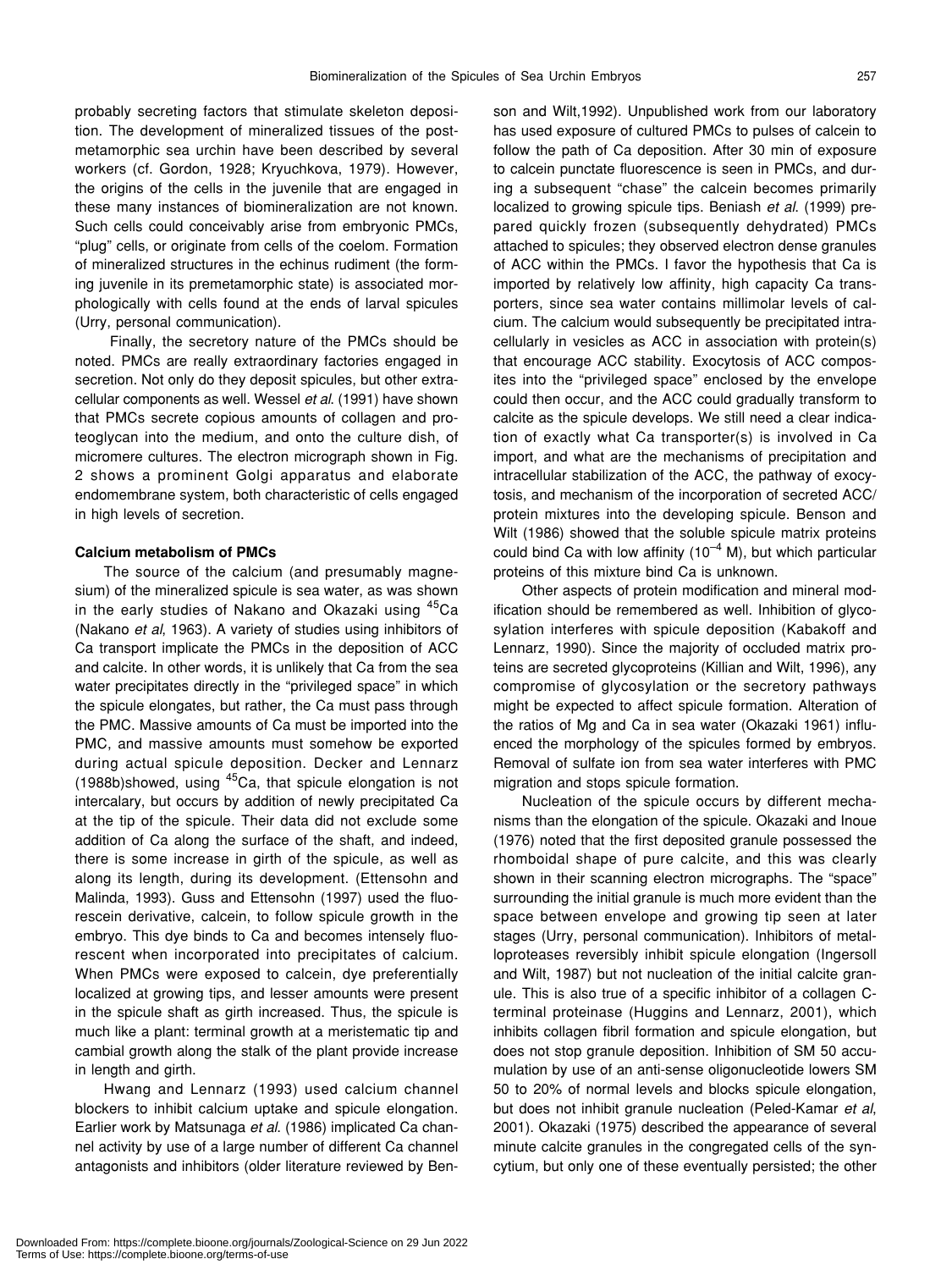granules were transient. (Cf. Urry *et al*, 2000) There is apparently some regulatory mechanism in place that permits the persistence, and subsequent elongation, of only one initial calcite granule in each of the two ventrolateral clusters of PMCs in the gastrula embryo.

Spicule growth has been measured in real time in embryos of *L. variegatus* by Malinda and Ettensohn (1993) and Guss and Ettensohn (1997). The rates of elongation are independent of the number of PMCs clustered along a given syncytial chain. Rates of elongation, ranging from about 5 to 13  $\mu$ m/hr, are characteristic of different portions of the skeleton. For instance, post-oral rods can elongate at 13 µm / hr, but ventral transverse rods only elongate at 5.6  $\mu$ m/hr. How the rate of elongation is controlled is completely unknown, but obviously depends ultimately on intracellular regulation of the rate of secretion. Detailed features of the spicules are known to be species specific. Using interspecific hybrids, Boveri (1895) showed that the curves of the skeletal elements, and hooks, spurs and fenestrations characteristic of different species, are under genetic control. Again, we have no information at the level of cell or molecular biology that bears on how detailed patterns of biomineralization are controlled. An intriguing possibility is that ACC is used as a precursor material, a material which presumably is more deformable and plastic, and hence is more useful for microanatomical modeling than is calcite.

#### **Proteins of the Spicule.**

Of the some 45 proteins found occluded in the spicule, there is detailed information about four of them. (Table I). Much of this information has been reviewed recently (Wilt, 1999); hence, I shall only summarize previous studies and emphasize more recent findings. SM30 is acidic and glycosylated and has an amino acid composition typical of mineral matrix proteins. Though it has amino acid sequences similar to certain canonical domains (e.g., C type lectins; lithostatins), its function remains a mystery. The mass (deduced from amino acid sequence) of the secreted protein is 30.6 kD, while its mobility in denaturing acrylamide gels is in the range of 42–43 kD. Exhaustive digestion with N-glycanases only removes an apparent 4 kD of mass, and evidence for O-glycosylation is lacking. The nature of the remaining 8kD of apparent mass is unknown and is the subject of ongoing investigation. SM30 is a gene family of which two members are known (Akasaka *et al*, 1994), though one or two additional members are possible. The spicule of *S. purpuratus* contains 2 isoforms of SM30; glycosylation differences are not the basis for this heterogeneity, though it is not known whether they differ in amino acid sequence or in some other post-translational modification. Another puzzle is that mesenchyme cells contain primarily the high molecular weight isoform, whereas the spicule contains either a mixture of two forms, (*S. purpuratus*) or simply the lower mass isoform (*H. pulcherrimus*). SM 30 is either low or absent from the ventral transverse rod, and is also low or absent in tests of *H. pulcherimmus* (Kitajima *et al*. 1996) and *S. purpuratus* (Killian, unpublished). What is needed here is some way to probe the function of SM 30, and other matrix proteins. Thus far use of SM30 antibodies, or injection of possible dominant negatives which might prevent SM30 association with other proteins, have been unrewarding. Current studies are underway using antisense oligonucleotides to study SM30 function.

One thing is clear about SM 30. While it is found in Golgi membranes and intracellular vesicles (Urry *et al*., 2000; Wilt unpub), it is not associated with the envelope around the mineral. SM30 is embedded in the mineral phase itself. SM30 is found in situations where the axis of the skeletal element follows the "c" crystallographic direction, but not where the "a" direction of growth (e.g., ventral transverse rods, test) is followed, and as mentioned previously this has led Kitajima to propose that SM30 is associated with regulation of direction of crystal growth.

The other three well characterized integral matrix proteins are atypical in that they have isoelectric points above 7 (only 10 of the 45 in the spicule do, and they are all quantitatively minor occluded proteins), and SM50 and PM27 are not glycosylated. SM37 (Lee *et al*.) has an amino acid sequence with some similarities to SM50 and it is closely linked to SM50 in the genome. SM50 and PM 27 (Harkey *et al.*, 1995) both have C lectin type sequence domains and SM 37 has similarity to carbohydrate recognition domains of C-type lectins. It is intriguing that SM50, SM37, PM27, and "SM50-like" and "C-lectin" cloned by Zhu *et al* (20021) all possess sequences showing some similarities to C-type lectins. Could there be some functional role for such a domain

**Table I.** Occluded Matrix proteins of the sea urchin spicule

| Protein     | Mass/Glycosylation/pl <sup>1</sup> | Presence<br>in ECM* | Presence<br>in Adult | Reference                   |
|-------------|------------------------------------|---------------------|----------------------|-----------------------------|
| <b>SM50</b> | $46.3/-/11.3$                      | $\ddot{}$           | test, spine, t.f*    | Katoh-Fukui et al. (1991)   |
| <b>SM30</b> | $30.6/+/5.9$                       | -                   | spine, t.f.          | George et al. (1991)        |
| <b>SM37</b> | $/ + 10.63$<br>37                  | ?                   |                      | Lee <i>et al.</i> (1999)    |
| <b>PM27</b> | / - / 7.82<br>27                   | $\div$              | spine                | Harkey <i>et al.</i> (1995) |

<sup>1</sup> Mass: calculated from amino acid composition; Glycosylation: presence of consensus sequences for N-glycosylation in amino acid sequence; pI: calculated from amino acid composition.

\* ECM=extracellular matrix around spicule

\* t.f.= tube foot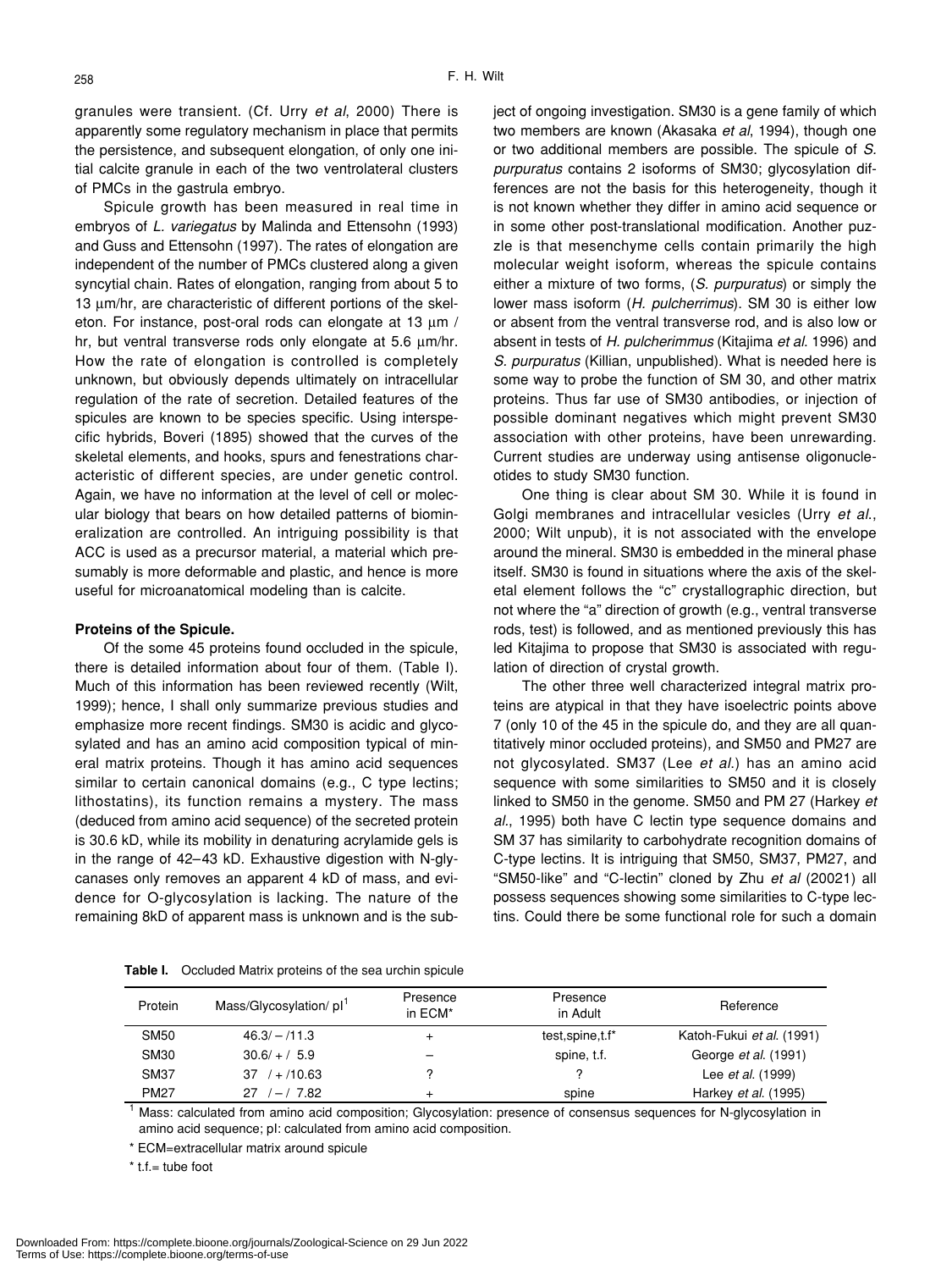family in the biomineralization process? SM50 possesses a long C terminal repeat (QPGVG) that is known to confer a β spiral configuration. SM 50 is a secreted protein found in Golgi and small vesicles, but in contrast to SM 30 is also found very abundantly in the extracellular matrix on the surface of the spicule. This is also true of PM27. (Urry *et al*., 2000; Kitajima and Urakami, 2000). Lesser amounts of SM50 are occluded within the mineral. It is not known yet whether either SM30 or 50 are associated with ACC precipitates in the cell, nor is it known whether they are co-localized in the mineral of the spicule. While inhibitors of spicule elongation, like protease inhibitors, lathryogens or lack of serum in micromere cultures severely depress SM 30 accumulation, they have much less effect on SM 50 accumulation.

Peled-Kamar *et al*. (2002) have recently devised a new approach to study the function of SM 50. She injected phosphothiorate linked anti-sense deoxynucleotides into the blastocoel of late cleavage stage *S. purpuratus* embryos. This resulted in a specific block of spicule elongation; though the initial calcite nucleation occurred, spicule elongation was blocked. The antisense treatment lowered the accumulated SM50 protein by 80%. Peled- Kamar was able to show that the oligonucleotide was taken up by the PMCs, and the effect was highly specific and reproducible. The difficulty in interpretation of this kind of experiment is that while it strongly implicates SM50 in biomineralization of elongating spicules, it does not tell us where in the pathway SM50 is acting, or how it acts. It may be a first step, however, in delineating an important component in the biomineralization process. It is noteworthy that the main extracellular location of SM 50 is not within the mineral, but in the envelope surrounding the mineral.

Another approach that we have already mentioned is to use functional inhibitors rather than loss of function of specific proteins. Thus, inhibition of metalloproteases, glycosylation inhibitors specific for various steps in the glycoslation process, or inhibitors of collagen processing and cross linking implicate various steps of the secretion process. Of particular interest is the inhibition of collagen function. Application of antibodies against collagen or inhibitors of collagen cross linking inhibited spicule formation (Wessel *et al*., 1991), Collagen is not a protein occluded in the mineral. Some form of collagen could conceivably be part of the extracellular matrix envelope, and the integrity of this envelope (which itself is being dynamically formed as spicule formation proceeds) may be important in actual mineralization.

#### **Conclusions**

Calcium carbonate based biomineralization is very widespread, especially in invertebrates. Biological mechanisms of calcite or aragonite deposition are surely not the same everywhere. Mollusc shells, composed of both calcite and aragonite, are formed in an extracellular matrix at some distance from the secretory mantle, and the proteins found there (cf. Belcher *et al*., 1996) are not the same as in echinoderms. We do not even know how widespread are the molecules and mechanisms found in sea urchin embryos. Based on the distribution of SM50, SM30 and PM27, adult tissues of urchins may utilize similar matrix molecules, There is almost no information on matrix molecules of other echinoderm classes. Only the ophiuroid embryos among the other echinoderm classes have endoskeletal spicules, but the proteins of their spicules have not been examined yet. Nor do we know if such proteins exist in urochordates, hemichordates, or cephalochordates. An examination of other forms related to euechinoids should be rewarding.

The cell biological underpinnings of the secretion of mineral and matrix has not occupied a central place in the study of biomineralization. There is a good reason for this since only in the last decade has there been considerable progress in understanding the molecular basis of secretion. There are splendid opportunities now to learn more of how spicules, shells, carapaces and the like are deposited by the cells that elaborate them. We shall surely encounter variety in the cell biology of mineral formation. Perhaps there will be some common themes and mechanisms as well. If there are common themes, it is possible that some of these common mechanisms will also be found to apply to the calcium phosphate based minerals prevalent in vertebrates.

#### **ACKNOWLEDGEMENTS**

Work from the author's laboratory was supported by grants from the National Institutes of Health, and the California Sea Grant program. I appreciate the able technical assistance of Pat Hamilton and Jong Seto, the critical reviews by Steve Benson and Lisa Urry, and the comments and unstinting help of Chris Killian. Jong Seto obtained the image shown in Fig. 1.

#### **REFERENCES**

- Aizenberg J, Lambert G, Addadi L, Weiner S (1996) Stabilization of amorphous calcium carbonate by specialized macromolecules in biological and synthetic precipitates. Adv Mater 8: 222–226
- Akasaka K, Frudakis TN, Killian CE, George NC, Yamasu K, Khaner O, Wilt FH (1994) Genomic organization of a gene encoding the spicule matgrix protein SM30 in the sea urchin *S purpuratus.* J Biol Chem 269: 20592–20598
- Ameye L, Hermann R, Killian C, Wilt F, Dubois P (1999) Ultrastructural localization of proteins involved in sea urchin biomineralization. J Histochem Cytochem 47: 1189–1200
- Angerer R, Angerer L (2002) Patterning the sea urchin embryo: gene regulatory networks, signaling pathways and cellular interactions. Current Topics Dev Biol: in press
- Anstrom JA, Chin JE, Leaf DS, Parks AL, Raff RA (1987) Localization and expression of msp 130 a primary mesenchyme lineage specific cell surface protein of the sea urchin embryo. Devel 101: 255–265
- Belcher AM, Wu XC, Christensen RJ, Hansma PK, Stucky GD, Morse DE (1996) Control of crystal phase switching and orientation by soluble mollusc shell proteins. Nature 381: 56–58
- Beniash E, Aizenberg J, Addadi L, Weiner S (1997) amorphous calcium carbonate transforms into calcite during sea urchin larval spicule growth. Proc R Soc London B 264: 461–465
- Beniash E, Adadi L, Weiner S (1999) Cellular control over spicule formation in sea urchin embryos: a structural approach. J Struct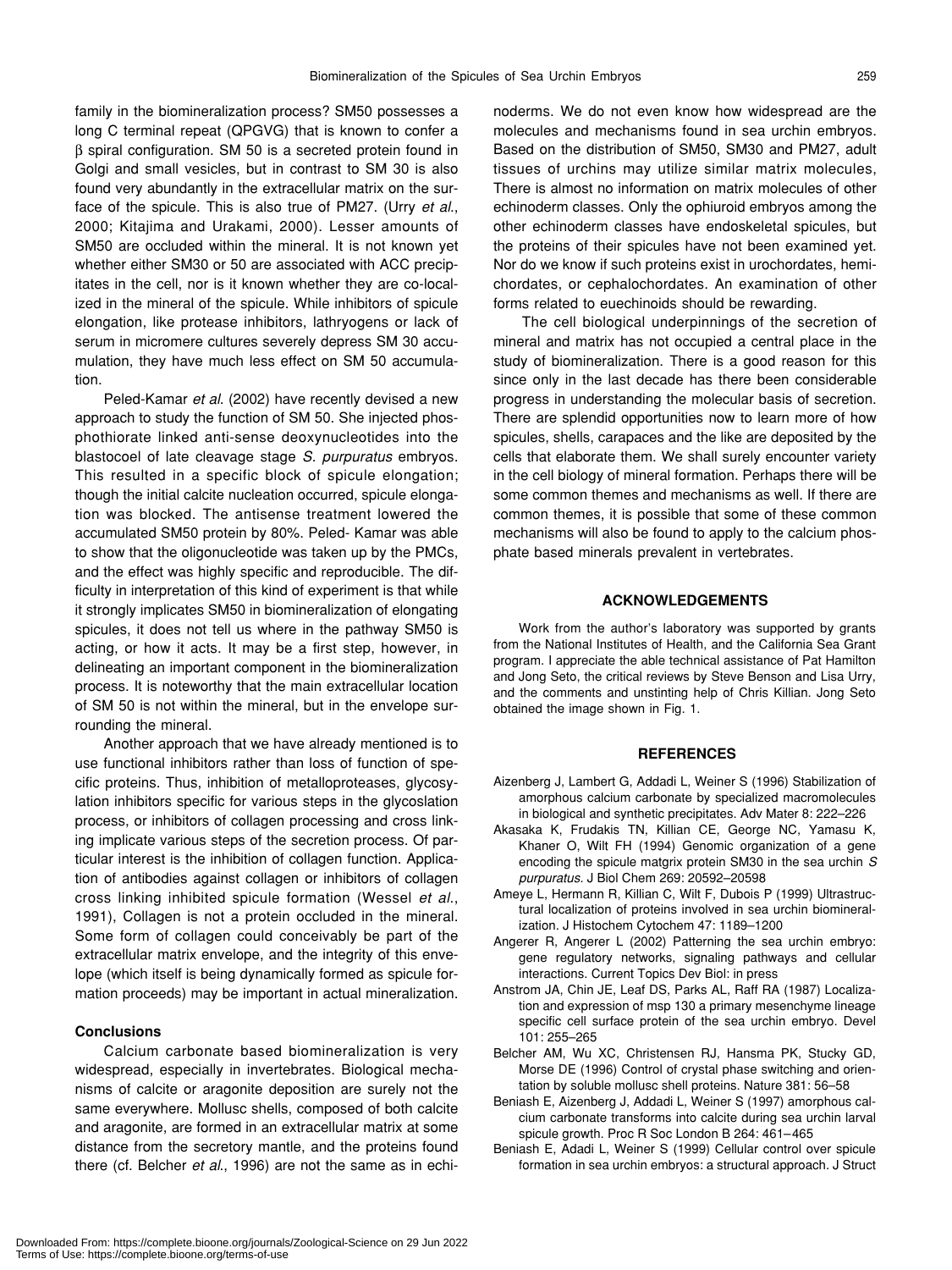Biol 125: 50–62

- Benson S, Jones E, Crise-Benson N, Wilt F (1983) Morphology of the organic matrix of the spicule of the sea urchin larva. Exp Cell Res 148: 249–253
- Benson S, Benson NC, Wilt F (1986) The organic matrix of the skeletal spicule of sea urchin *S purpuratus*. J Cell Biol 102: 1878– 1886
- Benson S, Rawson R, Killian C, Wilt F (1991) Role of the extracellular matrix in tissue specific gene expression in the sea urchin embryo. Mol Repro Devel 29: 220–226
- Benson WC, Wilt FH (1993) Calcification of spicules in the sea urchin embryo. In "Calcification in Biological Systems" Ed by E Bonucci, CRC Press, Ann Arbor, MI pp 157–178
- Berman A, Addadi L, Kvick A, Leiserowitz L, Nelson M, Weiner L (1990) Intercalation of sea urchin proteins in calcite: study of a crystalline composite material. Science 250: 664–667
- Brandhorst BP, Klein WH (2001) Molecular patterning among the sea urchin animal-vegetal axis. Int Rev of Cytol: in press
- Boveri T (1895) Uber die befruchtungs-und entwicklungsfahigkeit kernloser Seeigeleier und uber die Moglichkeit ihrer Bastardierung. Wilhem roux's Arch Entw Org 44: 417–471
- Cho JKW, Partin JS, Lennarz WJ (1996) A technique for detecting matrix proteins in the crystalline spicule of the sea urchin embro, Proc Nat Acad Sci USA 93: 1282–1286
- Decker GL, Morrill JKB, Lennarz WJ (1987) Characterization of sea urchin primary mesenchyme cells and spicules during biomineralization, invitro. Development 101: 297–312
- Decker GL, Lennarz WJ (1988a) Skeletogenesis in the sea urchin embryo. Development 103: 231–247
- Decker GL, Lennarz WJ (1988b) Growth of linear spicules in cultured primary mesenchymal cells of sea urchin embryos is bidirectional. Dev Biol 126: 433–436
- Drager BJ, Harkey MA, Iwata M, Whitely AH (1989) The expression of embryonic primary mesenchyme genes of the sea urchin *S purpuratus*, in the adult skeletogenic tissues of this and other species of echinoderms. Dev Biol 133: 14–23
- Ettensohn CA, Malinda KM (1993) Size regulation and morphogenesis: a cellular analysis of skeletogenesis in the sea urchin embryo. Development 119: 155–167
- Ettensohn CA, Guss KA, Hodor PG, Malinda KM (1997) The morphogenesis of the skeletal system of the sea urchin embryo. In "Progress in Developmental Biology Vol VII Reproductive Biology of Invertebrates" Ed by JR Collier, Oxford, IBHLK Publishing New Delhi, pp 225–265
- Farach-Carso MC, Carson DD, Collier JL, Lennarz WJ, Park HRE, Wright GC (1989) A calcium binding asparagine linked oligosacchardide is involved in skeleton formation in the sea urchin embro. J Cell Biol 109: 1289–1299
- George C, Killian CE, Wilt FH (1991) Characterization and expression of a gene encoding a 30.6 kDa *Strongylocentrotus purpuratus* spicule matrix protein. Dev Biol 147: 334–342
- Gibbins JR, Tilney LG, Porter KR (1969) Microtubules in the formation and development of the mesenchyme in *Arbacia punctulata.* I. Distribution of microtubules. J Cell Biol 41: 201–226
- Gordon I (1928) Skeletal development in *Arbacia, Echinarachnius,* and *Leptasterias*. Phil Trans Roy Soc B217: 289–334
- Guss KA, Ettensohn CA (1997) Skeletal morphogenesis in the sea urchin embryo: regulation of primary mesenclhyme gene expression and skeletal rod growth by ectoderm derived cues. Development 124: 1899–1908
- Harkey MKA, Klueg K, Sheppard P, Raff RA (1995) Structure, expression and extracellular targeting of PM27, a skeletal protein associated specifically with growth of the sea urchin larval spicule. Dev Biol 168: 549–566
- Horstadius S (1973) Experimental Embryology of Echinoderms. Clarendon Press, Oxford
- Huggins LH, Lennarz WJ (2001) Inhibitors of procollagen C-terminal

proteinase block gastrulation and spciule elongation in the sea urchin embryo. Dev Growth Differ 43: 415–424

- Hwang S-pL, Lennarz WJ (1993) Studies on the cellular pathway involved in assembly of the embryonic sea urchin spicule. Exp Cell Res 205: 383–387
- Ingersoll EP, Wilt FH (1987) Matrix metalloproteinase inhibitors disrupt spicule formation by primary mesenchyme cells in the sea ruchin embryo. Dev Biol 196: 95–106
- Kabakoff B, Lennarz WJ (1990) Inhibition of glycoprotein processing blocks assembly of spicules during development of the sea urchin embryo. J Cell Biol 111: 391–400
- Katoh-Fukui Y, Noce T, Ueda T, Fujiwara Y, Hashimoto N, Higashinakagawa T, Killian CE, Livingston BT, Wilt FH, Benson SC, Sucov HM, Davidson EH (1991) The corrected structure of the SM50 spicule matrix protein of *S. purpuratus*. Dev Biol 145: 201–202
- Khaner O, Wilt FH (1990) The influence of cell interactions and tissue mass on differentiation of sea urchin mesomeres. Development 109: 625–634
- Killian CE, Wilt FH (1989) The accumulation and translation of a spicule matrix protein mRNA during sea urchin development. Dev Biol 113: 148–156
- Killian CE, Wilt F H (1996) Characterization of the proteins comprising the integral matrix of *Strongylocentrotus purpuratus* embronic spicules. J Biol Chem 271: 9150–9159
- Kitajima T, Tomita M, Killian CE, Akasaka K, Wilt FH (1996) Expression of spicule matrix protein gene SM30 in embryonic and adult mineralized tissues of sea urchin *Hemicentrotus pulcherrimus.* Dev Growth Differ 38: 687–695
- Kitajima T, Urakami H (2000) Differential districution of spicule matrix proteins in the sea urchin embryo skeleton. Dev Growth Differ 42: 295–306
- Kiyomoto M, Tsukuhara J (1991) Spicule formation-inducing substance in the sea urcin embro. Dev Growth Differ 33: 443–450
- Kryuchkova, G A (1979) Formarion of the definitive skeleton in sea urchins of the genus *Strongylocentrotus*. Sov J Mar Biol 5: 276– 282
- Lambert G, Lambert CC (1966) Antibodies to echinoid larval spicule proteins cross react with the spicular complex in the ascidian *Hermania momus*. In "Biomineralization 93, 7<sup>th</sup> Intl symp on Biomineralization Bull de l'Institut Oceanogr Monaco" numero special 14(4): 253–261
- Lee Y-H, Britten RJ, Davidson EH (1999) SM37, a new skeletogenic gene of the sea urchin embryo linked to the SM50 gene. Dev Growth Differ 41: 303–312
- Lowenstam HA, Weiner S (1989) On Biomineralization. Oxford University Press, Oxford
- Mitsunaga K, Makihara R, Fujino Y, Kasumasu I (1986) Inhibitory effects of ethacrynic acid, furosemide, and ifedipine on the calcification of spicules in cultures of micromeres from *H pulcherrimus*. Differentiation 30: 197
- Nakano E, Okazaki K, Iwamatsu T (1963) Accumulation of radioactive calcium in larvae of the sea urchin *Pseudocentrotus depressus.* Biol Bull 125: 125
- Okazaki K (1960) Skeleton formation of sea urchin larvae II. Organic Matrix Embryologica 5: 283–320
- Okazaki K (1961) Skeleton formation of sea urchin larvae III. Similarity of effect of low calcium and high magnesium on spicule formation. Biol Bull 120: 177
- Okazaki K (1975) Spicule formation by isolated micromeres of the sea urchin embryo. Am Zool 15: 567–581
- Okazaki K, Inoue S (1976) Crystal property of larval sea urchin spicules. Dev Growth Differ 18: 413–434
- Page L, Benson S (1992) Analysis of competence in cultured sea urchin micromeres. Exp Cell Res 203: 305–311
- Peled-Kamar M, Hamilton P, Wilt FH (2002) The spicule matrix protein, LSM34 is essential for biomineralization of the sea urchin